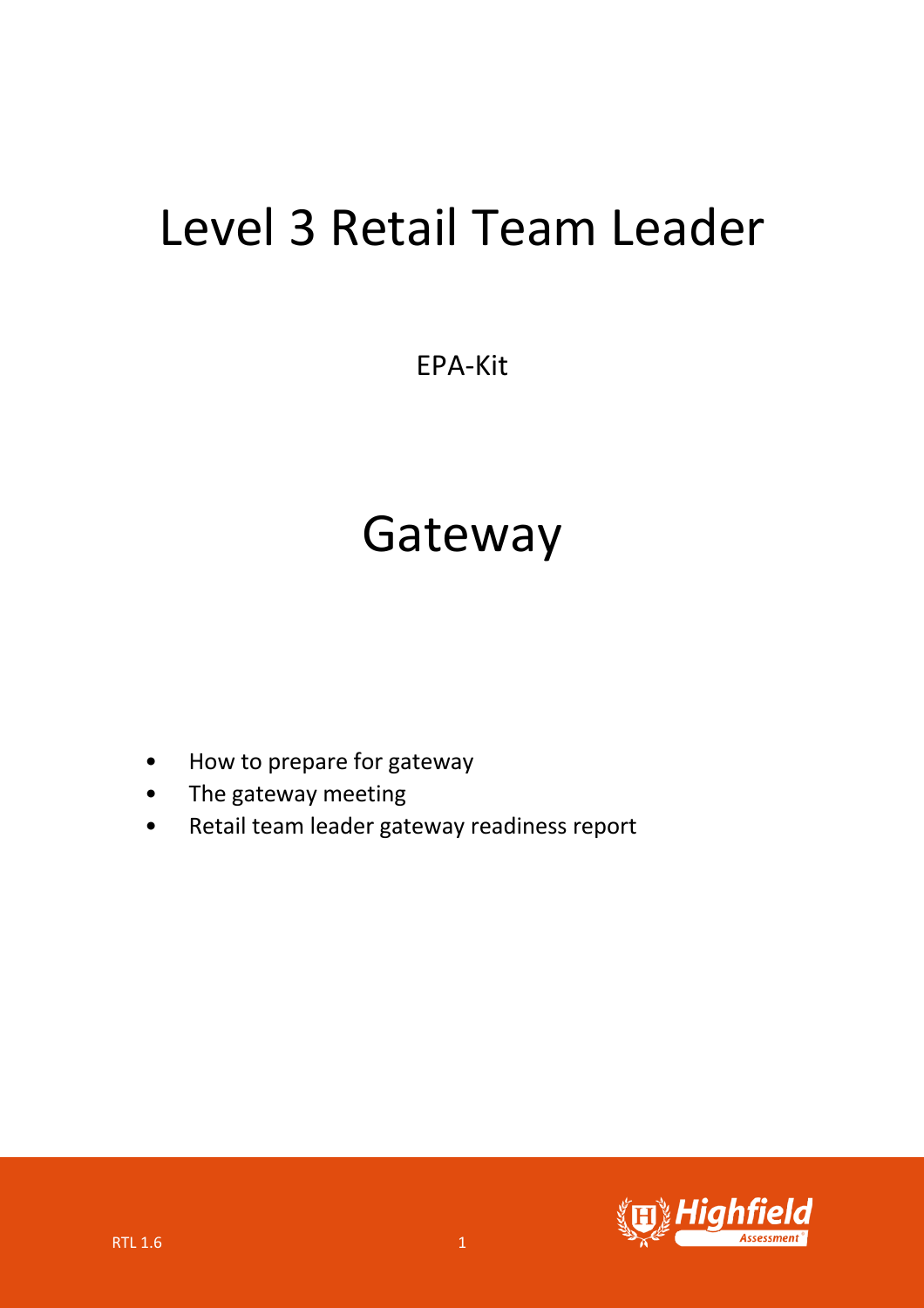## **Gateway**

### **How to prepare for gateway**

After apprentices have completed their on-programme learning they should be ready to pass through 'gateway' to their end-point assessment.

Gateway is a meeting that should be arranged between the apprentice, their employer and training provider to determine that the apprentice is ready to undertake their end-point assessment. The apprentice should prepare for this meeting by bringing along work-based evidence, including:

- customer feedback
- recordings
- manager statements
- witness statements

As well as evidence from others, such as:

- mid and end-of-year performance reviews
- feedback to show how they have met the apprenticeship standards while onprogramme

In advance of gateway, apprentices will need to have:

- achieved Level 2 English
- achieved Level 2 maths

Therefore, apprentices should be advised by employers and providers to gather this evidence throughout their on-programme training. It is recommended that employers and providers complete regular checks and reviews of this evidence to ensure the apprentice is progressing and achieving the standards before the formal gateway meeting is arranged.

### **The gateway meeting**

The gateway meeting should last around an hour and must be completed on or after the apprenticeship on-programme end date. It should be attended by the apprentice and the relevant people who have worked with the apprentice on-programme, such as the line manager/employer or mentor, the on-programme trainer/training provider and/or a senior manager (as appropriate to the business).